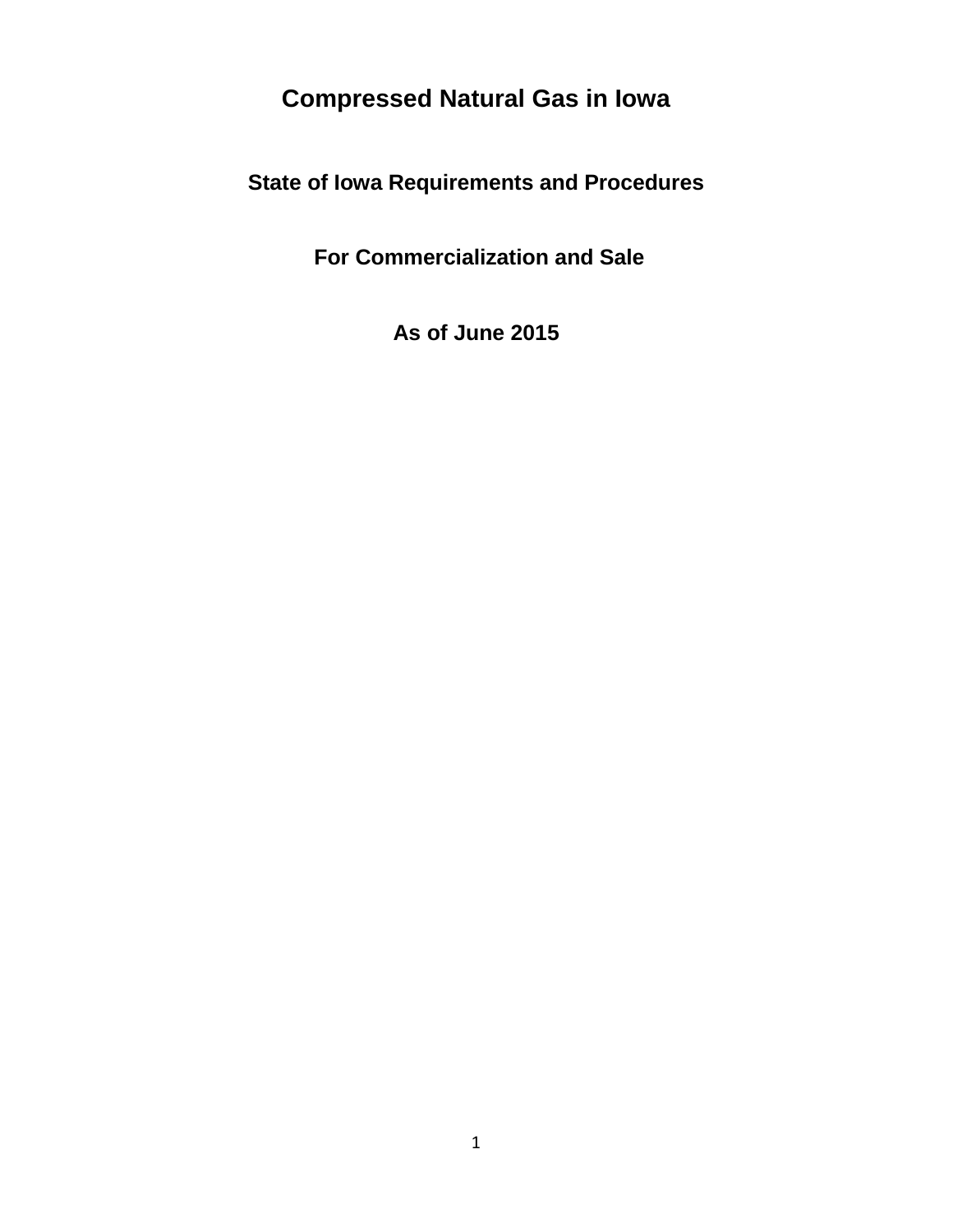# Table of Contents

| lowa Department of Agriculture and Land Stewardship (IDALS)/ Weights and Measures.10 |  |
|--------------------------------------------------------------------------------------|--|
|                                                                                      |  |
| lowa Department of Public Safety/ Division of the State Fire Marshal 14              |  |
|                                                                                      |  |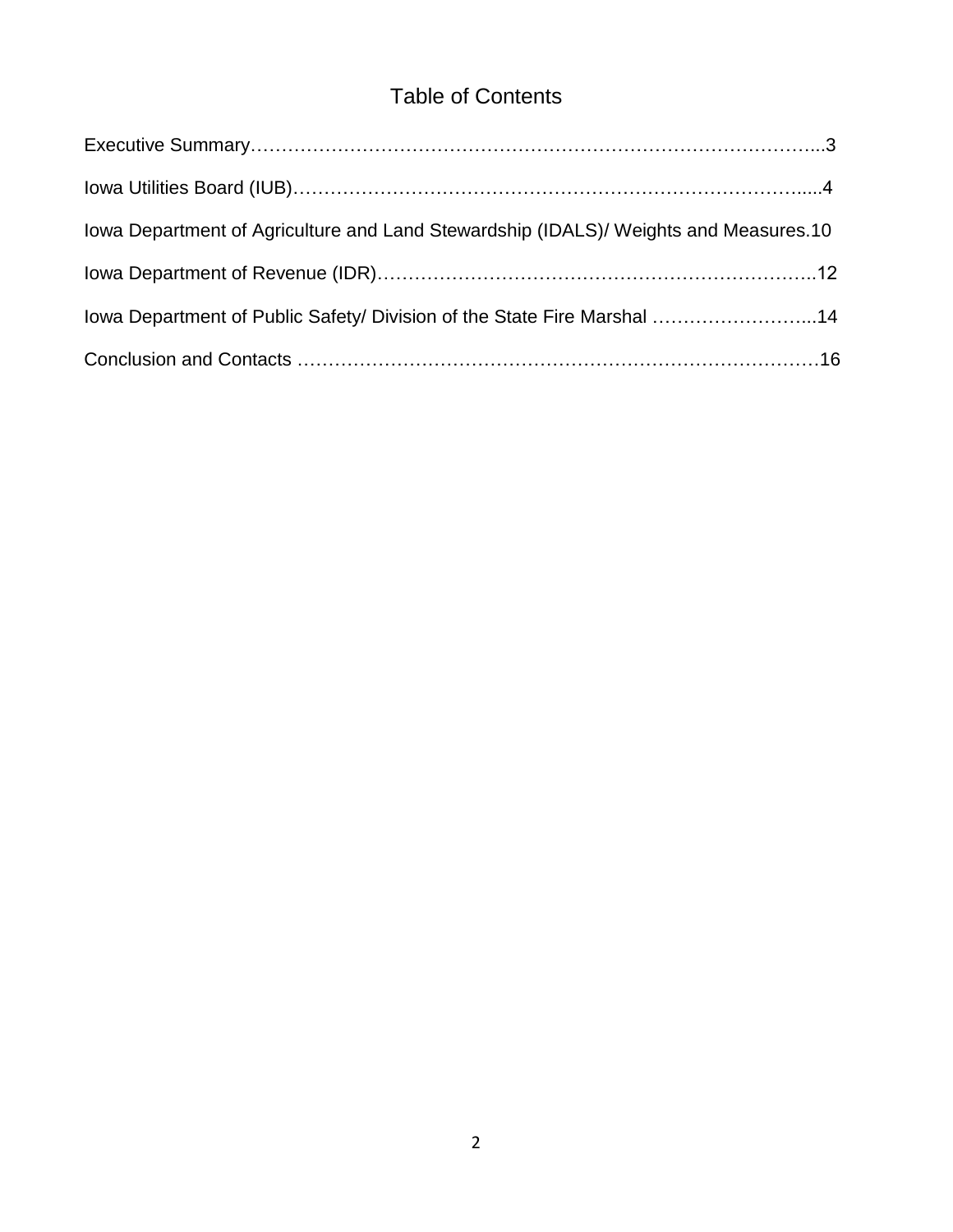# **Executive Summary**

This document is specific to the state of Iowa and outlines the requirements and procedures necessary to use, distribute, and service compressed natural gas (CNG) and the equipment associated with it. Four state agencies' requirements for CNG are covered in this document: The Iowa Utilities Board (IUB), Iowa Department of Agriculture and Land Stewardship (IDALS)/ Weights and Measures Bureau, Iowa Department of Revenue (IDR) and Iowa Department of Public Safety (IDPS) / Division of the State Fire Marshal.

 **IUB:** Iowa Code Section 476.87 requires that competitive natural gas providers (CNGPs) have a certificate issued by the IUB in order to provide competitive natural gas services within the state of Iowa. The potential provider must complete an application and file it electronically with the IUB, as well as pay an application fee of \$125. You may request material to be held confidentially.

Once certified, CNGPs are required to file an annual report with the IUB on April 1 of each year.

 **IDALS:** In order for a dealer to distribute CNG, each dispenser must have a Certificate of Conformance (COC) from the National Type Evaluation Program (NTEP). There is also specific information that must be posted on each dispenser. This includes Gasoline Liter Equivalent (GLE) or Gasoline Gallon Equivalent (GGE), units, price per unit, and total price.

To obtain a servicers license, the applicant must demonstrate that they have available adequate testing equipment and they possess a working knowledge of all devices the servicer intends to install or repair, as well as all appropriate weights, measures, statutes, and rules. There is no State of Iowa qualifying examination for CNG service companies, thus IDALS will work with the applicant to ensure that adequate equipment has been procured and proper procedures, as outlined by NIST, are being followed.

**IDR:** In order for taxes to be collected or remitted on compressed natural gas (CNG) in Iowa, a license must be issued by IDR. IDR issues the appropriate license after receiving the required application. There are three types of CNG licenses in Iowa: dealer, user, and consolidated.

The tax rate of CNG in Iowa is \$0.31 per gallon. The CNG fuel is not taxed until it is delivered into equipment for compressing the gas for subsequent delivery into the fuel supply tank of a vehicle. The tax shall be remitted each month after the license is approved. Licensees will be contacted by IDR once the license is issued.

 **IDPS / Division of the State Fire Marshal:** Motor fuel-dispensing facilities for compressed natural gas (CNG) fuel shall be in accordance with Sections 2208 and 2111 of Chapter 22 and Section 3003 of Chapter 30 of the 2009 International Fire Code. The fuel-dispensing facilities, storage containers and repair garages must all be approved, listed, secure and equipped with the necessary additions to make them as safe and efficient as possible. The handling of these systems, as well as the natural gas itself, should be handled by trained personnel.

Inquiries about Liquefied Natural Gas (LNG) standards and requirements should be directed to each agency's contacts as provided in this document.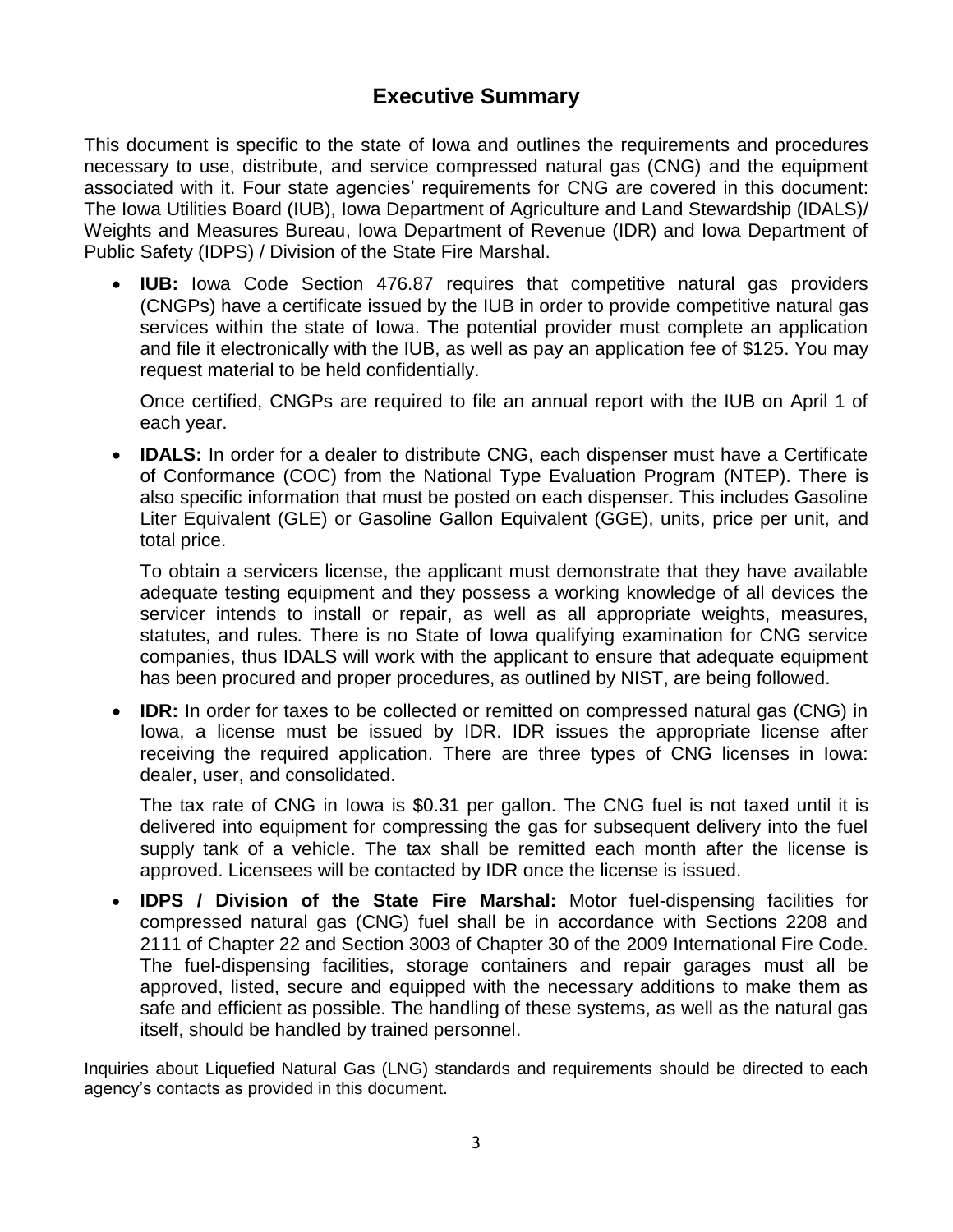# **Iowa Utilities Board (IUB)**

Iowa Code Section 476.87 requires that competitive natural gas providers (CNGPs) have a certificate issued by the IUB in order to provide competitive natural gas services within the state of Iowa. When seeking certification, the potential provider must complete an application, file it electronically with the IUB, and pay an application fee of \$125. Interested parties may request that material provided in the application be held confidential. Once certified, CNGPs are required to file an annual report with the IUB on April 1 of each year.

## **Certification Requirements**

CNGPs must receive a certificate in order to provide competitive natural gas services to Iowa retail users. Information on filing a CNGP application is available on the IUB website at [https://iub.iowa.gov/cngp.](https://iub.iowa.gov/cngp) The October 2014, version of the application form to operate as a Vehicle Fuel Provider (VFP) is attached. Future updates to the form can either be obtained on the [Board's Website](https://iub.iowa.gov/cng) or from the IUB staff shown below:

Barb Oswalt 515-725-7342 Barb.Oswalt@iub.iowa.gov

[Iowa Code Section 476.87](http://search.legis.state.ia.us/NXT/iclink.htm?c=476$s=87$doconly=true) requires CNGPs operating in the state of Iowa to be certified by the IUB. Competitive natural gas providers and aggregators are defined in [Iowa Code Section](http://search.legis.state.ia.us/NXT/iclink.htm?c=476$s=86$doconly=true)  [476.86](http://search.legis.state.ia.us/NXT/iclink.htm?c=476$s=86$doconly=true) as follows:

- 1. "Aggregator" means a person who combines retail end users into a group and arranges for the acquisition of competitive natural gas services without taking title to those services.
- 2. "Competitive natural gas provider" means a person who takes title to natural gas and sells it for consumption by a retail end user in the state of Iowa. "Competitive natural gas provider" includes an affiliate of an Iowa gas utility.

"Competitive natural gas provider" does not include the following:

- a. A public utility which is subject to rate regulation under this chapter.
- b. A municipally owned utility which provides natural gas service within its incorporated area or within the municipal natural gas competitive service area, as defined in Iowa Code § 437A.3(22)(a)(1), in which the municipally owned utility is located.

Retailers of compressed natural gas (CNG) for motor vehicle fueling fall under the CNGP definition; therefore, they must obtain a CNGP certificate from the IUB. CNGP applications are to be filed via the IUB's electronic filing system (EFS).<sup>1</sup>

Once filed, if the application is deficient, applicants will be notified and given 30 days to remedy deficiencies. Applications are considered complete when all required materials have

 $\overline{a}$ <sup>1</sup> Information on EFS is available at the following link:<https://efs.iowa.gov/efs/>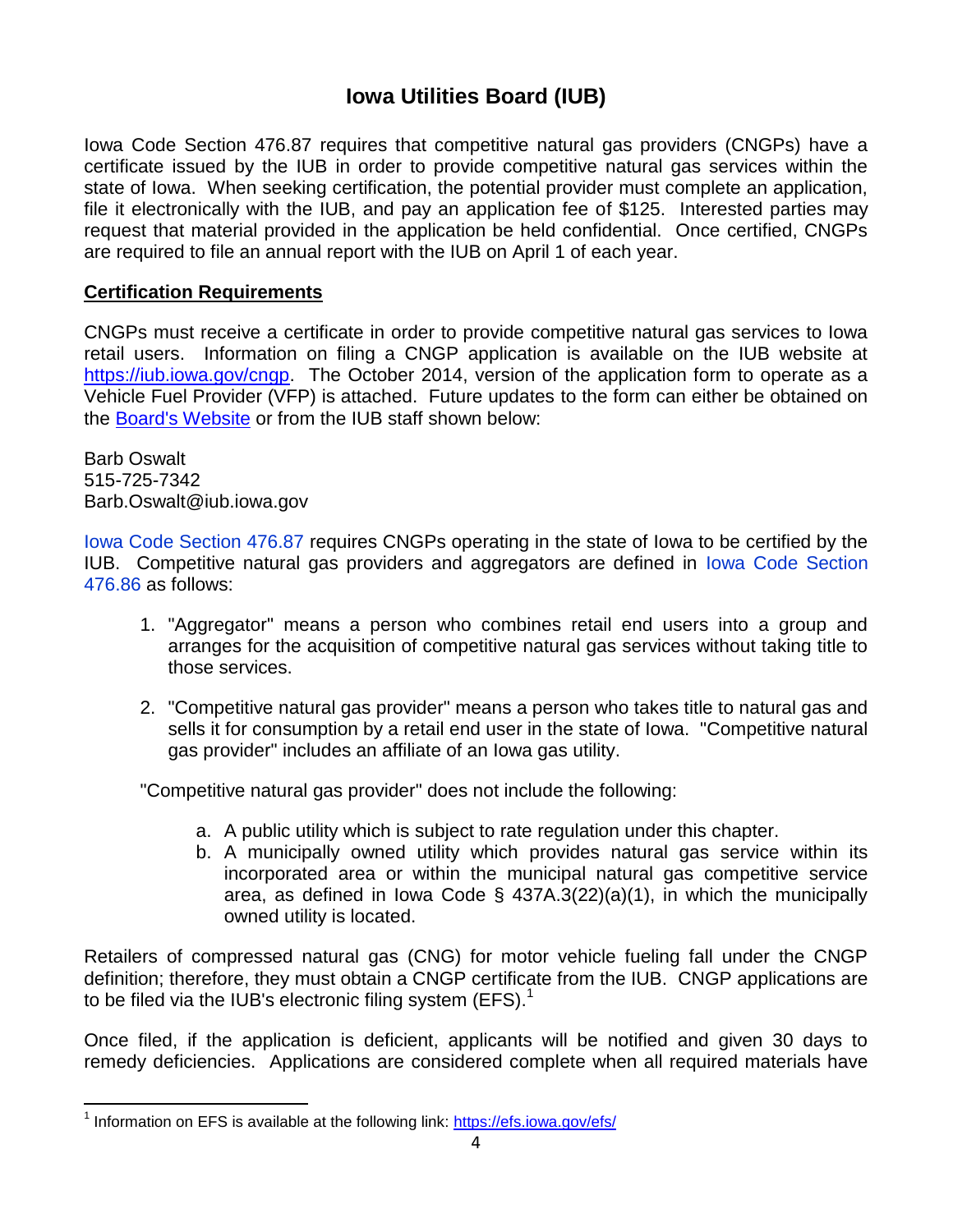been submitted. CNGP applicants are notified by letter delivered via EFS when applications are complete. At this point the IUB's 90-day review period commences. The IUB will make a determination on applications within 90 days unless the IUB determines that an additional 60 days are necessary.

The applicant is required to notify the IUB during the certification proceeding and/or after certification of any material changes in the representations and commitments required for certification within 14 days of the change. Material changes requiring notification include, but are not limited to, opening additional fueling stations, CNGP name changes, changes in CNGP business structure, and changes in CNGP ownership. Once a CNGP has been granted a certificate to provide natural gas services in Iowa, the CNGP is required to file an annual report by April 1st each year detailing monthly sales volumes and revenues. The annual report must be filed via the IUB's EFS system.

A listing of the current certified natural gas providers in Iowa is available on the IUB's website. <https://iub.iowa.gov/cngp>

#### **How to File a CNGP Application**

CNGP applications are to be **filed electronically** with the IUB. To submit a filing or to register for a user account, please visit the [EFS home page](http://efs.iowa.gov/) at [https://efs.iowa.gov/efs/.](https://efs.iowa.gov/efs/) Initial CNGP applications will be held in the EFS system until the application fee of \$125 is received. After the applicant uploads the application to the EFS, the application fee should be sent to:

Executive Secretary Iowa Utilities Board 1375 E. Court Avenue, Room 69 Des Moines, Iowa 50319-0069.

Once the application fee is received, the application will be processed. A docket number will be assigned to the application under the CGP (Competitive Gas Provider) docket designation. CNGPs should reference the docket number assigned to the original application (i.e., Docket No. CGP-XXXX-XXXX) whenever additional information is filed with the Board.

#### **Requesting to File Confidential Materials**

All filings with the IUB are to be made electronically through its EFS. To submit a filing or to register for a user account, please visit the [EFS home page](http://efs.iowa.gov/) at [https://efs.iowa.gov/efs/.](https://efs.iowa.gov/efs/)

Applicants may request material to be held confidential in a CGP filing according to IUB rule 199 IAC 1.9(6). If a request for confidentially complies with the requirements below, the materials in the applicant's filing will be temporarily withheld from public inspection until the IUB approves or denies the request.

The rules governing confidential treatment of materials are [199 IAC 1.9\(6\).](http://search.legis.state.ia.us/NXT/iaclink.htm?a=199$c=1$r=9$doconly=true$format=pdf) Confidential treatment may be requested for the annual information requirements, except for the total annual gross revenues for Iowa operations, which are made public pursuant to [Iowa Code §](http://search.legis.state.ia.us/NXT/iclink.htm?c=476$s=10$doconly=true)  [476.10.](http://search.legis.state.ia.us/NXT/iclink.htm?c=476$s=10$doconly=true) If an applicant wishes to seek confidential treatment for this information, they must file a Request for Confidentiality (Request) with the IUB.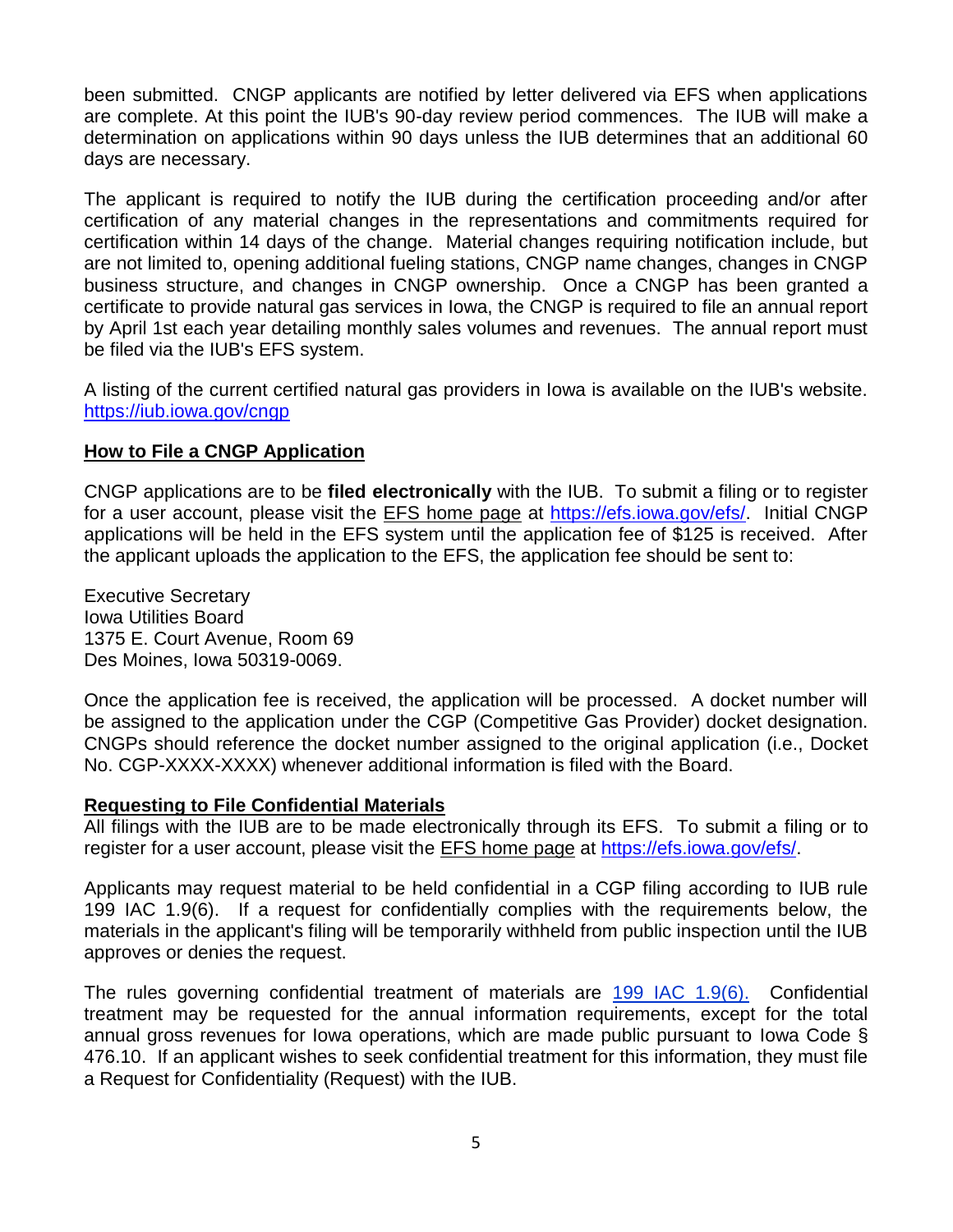A Request for confidentiality must include the legal basis for withholding the materials from public inspection and the facts relied upon in support of the legal basis. The Request must be supported by an affidavit executed by a corporate officer or by an individual, if not a business entity, with personal knowledge of the specific facts. If the materials are requested to be withheld from public inspection for only a limited period of time, the period must be specified.

When electronically filing a document containing confidential information, a person shall file one public version of the document with the confidential information redacted according to the IUB's standards for electronic information and one version of the document containing the confidential information. The two versions of the document shall be named according to the following convention: "Document Title – Public" and "Document Title – Confidential." It is the responsibility of the person submitting a public version of the electronic document to take appropriate measures to ensure that any embedded information for which confidential treatment is sought is non-viewable, non-searchable, and nonreversible. Each page of the confidential version of the document shall be marked in a way that identifies it as belonging to the confidential version of the document. The confidential material itself shall be highlighted or otherwise distinguished on the page to identify what specific information is confidential.

If a Request complies with the procedure outlined here and the content of the Request as described above, then the materials will be temporarily withheld from public inspection until the IUB examines the documents to determine whether confidentiality is granted. If the Request is granted, the ruling will be placed in a public file in lieu of the materials withheld from public inspection. If the Request is denied, the documents will be held confidential for 14 days to allow the applicant an opportunity to seek injunctive relief. After the 14 days expire, the materials will be available for public inspection, unless the IUB is directed by a court to keep the information confidential.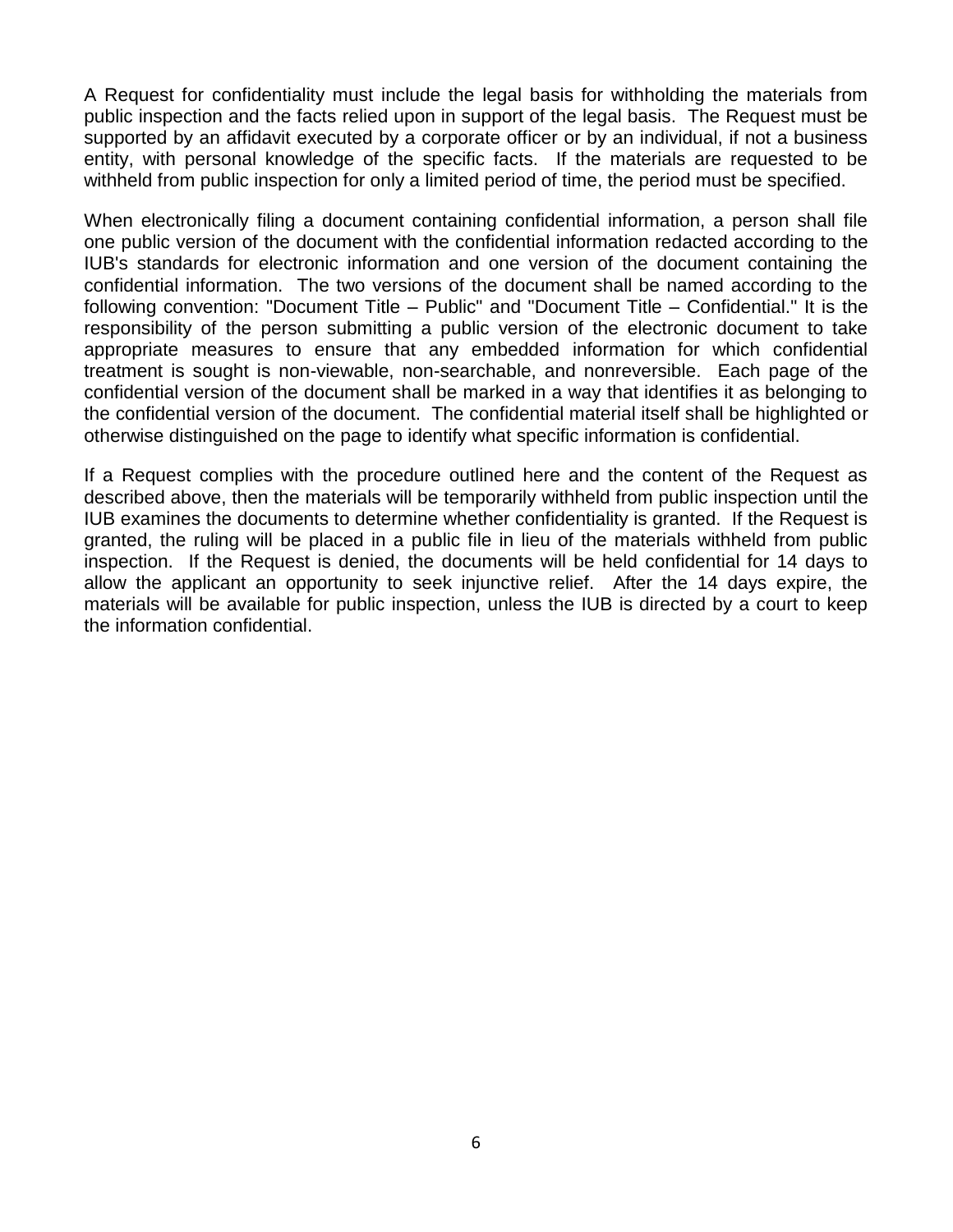# **Annual Reporting Requirements**

Pursuant to  $199$  IAC  $19.14(5)(c)$  all CNGPs are required to file an annual report with the IUB on April 1 of each year. The annual report form is Form CNGP-1 and is available on the IUB web site. The annual report is to be **filed electronically** with the IUB and may be filed with a request for confidential treatment pursuant to [199 IAC 1.9\(6\)](http://search.legis.state.ia.us/NXT/iaclink.htm?a=199$c=1$r=9$doconly=true$format=pdf) as detailed above. The following information is included in the report:

- 1. The average number of small volume end users served per month.
- 2. The average number of large volume end users served per month.
- 3. The total volume of sales to small volume end users, by month.
- 4. The total volume of sales to large volume end users, by month.
- 5. The revenue collected from small volume end users for competitive natural gas services, excluding any revenue collected from end users on behalf of utilities.
- 6. The revenue collected from large volume end users for competitive natural gas services, excluding any revenue collected from end users on behalf of utilities.
- 7. The date the applicant began providing service in Iowa.

To submit an annual report filing or to register for a user account, please visit the [EFS home](http://efs.iowa.gov/)  [page.](http://efs.iowa.gov/)

# **Requirement to Notify Board of Material Changes**

If an Iowa CNGP changes its name or any other representations or commitments made in its initial filing, it must notify the IUB of any such changes within 14 days of the change. This would also include any changes in address, telephone number, contact person, etc. In the case of a name change, the IUB would issue a new certificate reflecting the new name. This notification is required by [199 IAC 19.14\(3\).](http://search.legis.state.ia.us/NXT/iaclink.htm?a=199$c=19$r=14$doconly=true$format=pdf) When filing a Notice of Change with the IUB, CNGPs should reference the docket number assigned to the original application for certification, i.e., Docket No. CGP-XXXX-XXXX. CNGPs should follow the IUB's standard filing procedure when submitting this information.

If there are questions you may contact Barb Oswalt at the IUB for additional information at (515)725-7342 or [barb.oswalt@iub.iowa.gov.](mailto:barb.oswalt@iub.iowa.gov)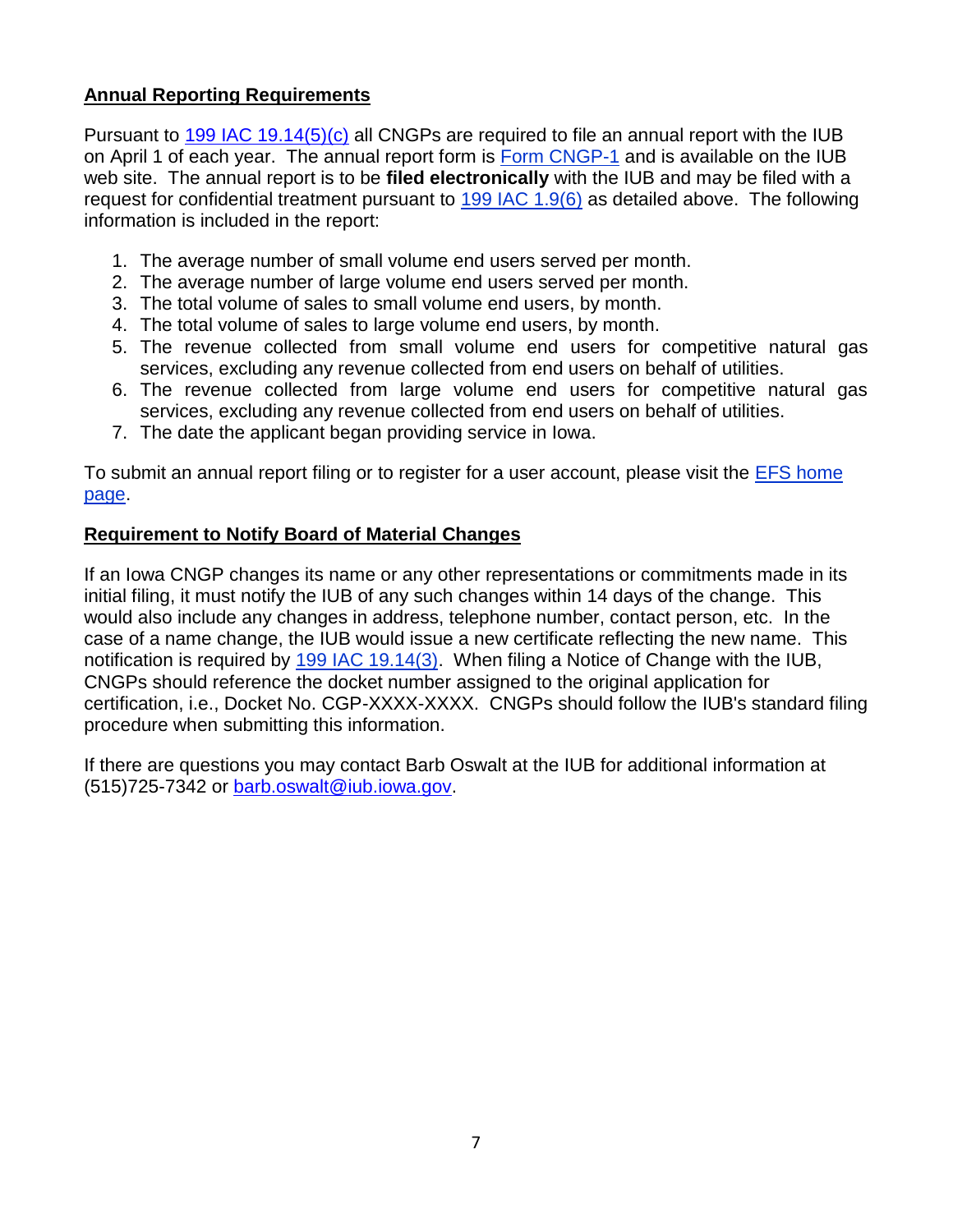# **STATE OF IOWA BEFORE THE IOWA UTILITIES BOARD**

| In Re:                  | Docket No.                                                                                                  |
|-------------------------|-------------------------------------------------------------------------------------------------------------|
|                         | (Assigned When Filed)                                                                                       |
| (Insert Applicant Name) | <b>Application for Certification</b><br>of Competitive Natural Gas Provider<br><b>Vehicle Fuel Provider</b> |

\_\_\_\_\_\_\_\_\_\_\_\_\_\_\_\_\_\_\_\_\_\_\_\_\_\_\_\_\_\_\_\_\_\_\_\_\_\_\_\_\_\_\_\_\_\_\_\_\_\_\_\_\_\_\_\_\_\_\_\_\_\_\_\_\_\_\_\_

COMES NOW \_\_\_\_\_\_\_\_\_\_\_\_\_\_\_\_\_\_\_\_\_\_\_\_\_\_\_\_\_\_\_\_\_and files this application for a certificate as a competitive natural gas provider (CNGP) to provide natural gas for vehicle fueling.

1. The name, address, and phone number of the CNG vehicle station(s).

*Note: If applicant opens additional CNG fueling stations after its certificate is issued, the applicant is required to notify the Iowa Utilities Board within 14 days. Notification of additional stations should include the name, address, phone number of the CNG fueling station, the date operations began, and a description of the facilities at the fueling station.*

- 2. The legal name and all trade names under which the applicant will operate, a description of the business structure of the applicant (i.e. corporation, partnership, sole proprietorship), and the applicant's state of incorporation, if applicable.
- 3. The names, business addresses, and business telephone numbers of the applicant's corporate officers or owners responsible for the applicant's operations in Iowa. Also include a telephone number where the applicant can be contacted 24 hours a day.
- 4. A list, by state, of the applicant's affiliates engaged in the provision of competitive natural gas services (including vehicle fueling). The list should include the affiliates' names and addresses.
- 5. A listing of all legal actions and formal complaints pertaining to the provision of competitive natural gas services filed against the applicant or its affiliates at a public utility regulatory body other than the Iowa Utilities Board that were pending in the 12 months prior to the date of the request for certification—including identification of the title and number of applicable proceedings and a copy of the final orders in such proceedings or the citation to the website where the text of the orders can be found.
- 6. Identification of the states and jurisdictions in which the applicant or an affiliate has had a license or certificate to supply competitive natural gas services suspended, revoked, or denied, or where the applicant has voluntarily withdrawn from providing service due to financial or operational reasons. Applicant shall include identification of the title and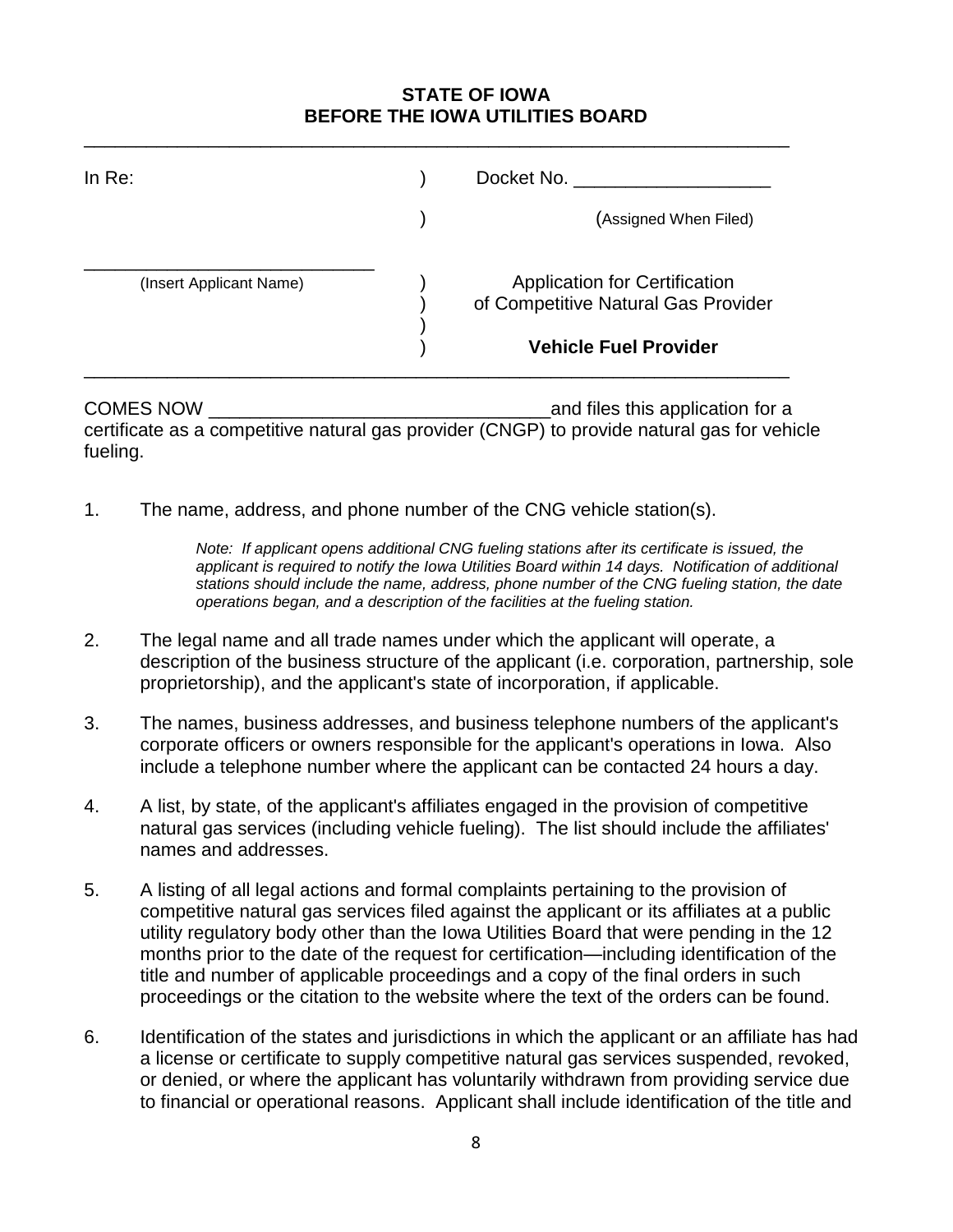number of any applicable proceedings and a copy of any final orders in such proceedings or the citation to the website where the text of the orders can be found.

- 7. Copies of the required regulatory documentation listed below, or a statement that approval has been requested and the date approval is expected for each item.
	- a. As evidence of authority to do business in Iowa, the applicant must provide documentation of its registration with the Iowa Secretary of State's office.
	- b. A copy of the Certificate of Conformance from the National Type Evaluation Program for each dispenser of compressed natural gas to be operated by the business issued by the Iowa Department of Agriculture and Land Stewardship.
	- c. A copy of the license from the Iowa Department of Revenue required for the business to collect applicable taxes.
	- d. Approval of the Iowa Department of Public Safety/Division of the Fire Marshal for the fuel-dispensing facilities.
- 8. A commitment to comply with all the applicable conditions of certification contained in 199 IAC 19.14. This includes the requirement to file an annual report with the Iowa Utilities Board detailing monthly sales volumes and revenues and the requirement to notify the Iowa Utilities Board within 14 days of any significant changes which includes opening additional vehicle fueling stations. Applicant must acknowledge that failure to comply with all the applicable conditions of certification may result in the revocation of the CNGP's certificate.

Submitted by,

| Name             |  |
|------------------|--|
| Address          |  |
| City, State, Zip |  |
| Phone:           |  |
| Email:           |  |
|                  |  |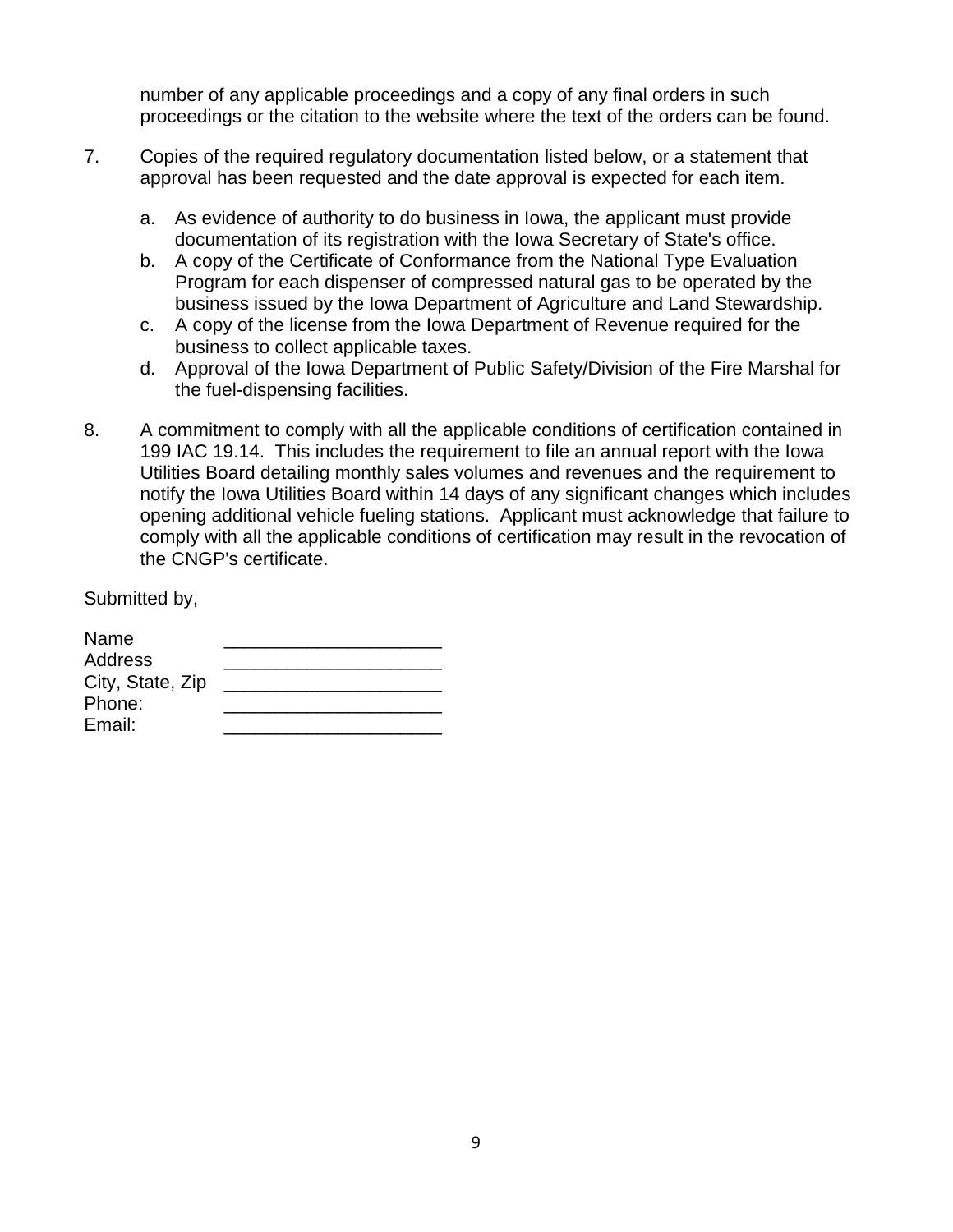# **Iowa Department of Agriculture and Land Stewardship (IDALS)/Weights and Measures Bureau**

In order for a dealer to distribute CNG, each dispenser must have a Certificate of Conformance (COC) from the National Type Evaluation Program (NTEP). This Certificate indicates that the device has met applicable requirements for commercial weighing and measuring equipment in the U.S. as specified by the National Institute of Standards and Technology (NIST). There is also specific information that must be posted on each dispenser. This includes Gasoline Liter Equivalent (GLE) or Gasoline Gallon Equivalent (GGE), units, price per unit, and total price.

To obtain a servicers license, the applicant must demonstrate that they have available adequate testing equipment and they possess a working knowledge of all devices the servicer intends to install or repair, as well as all appropriate weights, measures, statutes, and rules. There is no State of Iowa qualifying examination for CNG service companies, thus IDALS will work with the applicant to ensure that adequate equipment has been procured and proper procedures, as outlined by NIST, are being followed.

# **Dispenser Certification**

Commercial measuring devices must have a "Certificate of Conformance" (COC) from the National Type Evaluation Program.

# **Information to be Posted at the Dispenser**

IDALS has adopted the following handbooks from the National Institute of Standards and Technology:

- NIST Handbook 130 (2013 edition) at [http://www.nist.gov/pml/wmd/pubs/upload/hb130-](http://www.nist.gov/pml/wmd/pubs/upload/hb130-13-final.pdf) [13-final.pdf](http://www.nist.gov/pml/wmd/pubs/upload/hb130-13-final.pdf)
- NIST Handbook 44 (2013 edition) at [http://www.nist.gov/pml/wmd/pubs/upload/13-hb44](http://www.nist.gov/pml/wmd/pubs/upload/13-hb44-final-Web.pdf) [final-Web.pdf](http://www.nist.gov/pml/wmd/pubs/upload/13-hb44-final-Web.pdf)

The above handbooks address topics including:

- Gasoline Liter Equivalent (GLE) or Gasoline Gallon Equivalent (GGE),
- retail sales of natural gas sold as a vehicle fuel
- Marking of Gasoline Volume Equivalent Conversion Factor
- Units, price per unit, and total price
- Mass Flow Meters, Users Requirements. Includes hose length and printed tickets.

# **How to Obtain an Iowa Servicer License**

Iowa Code, chapter 215 <http://www.legis.iowa.gov/DOCS/ACO/IC/LINC/Chapter.215.pdf> states:

## 215.23 Servicer's license

A servicer shall not install, service, or repair a commercial weighing or measuring device until the servicer has demonstrated that the servicer has available adequate testing equipment, and that the servicer possesses a working knowledge of all devices the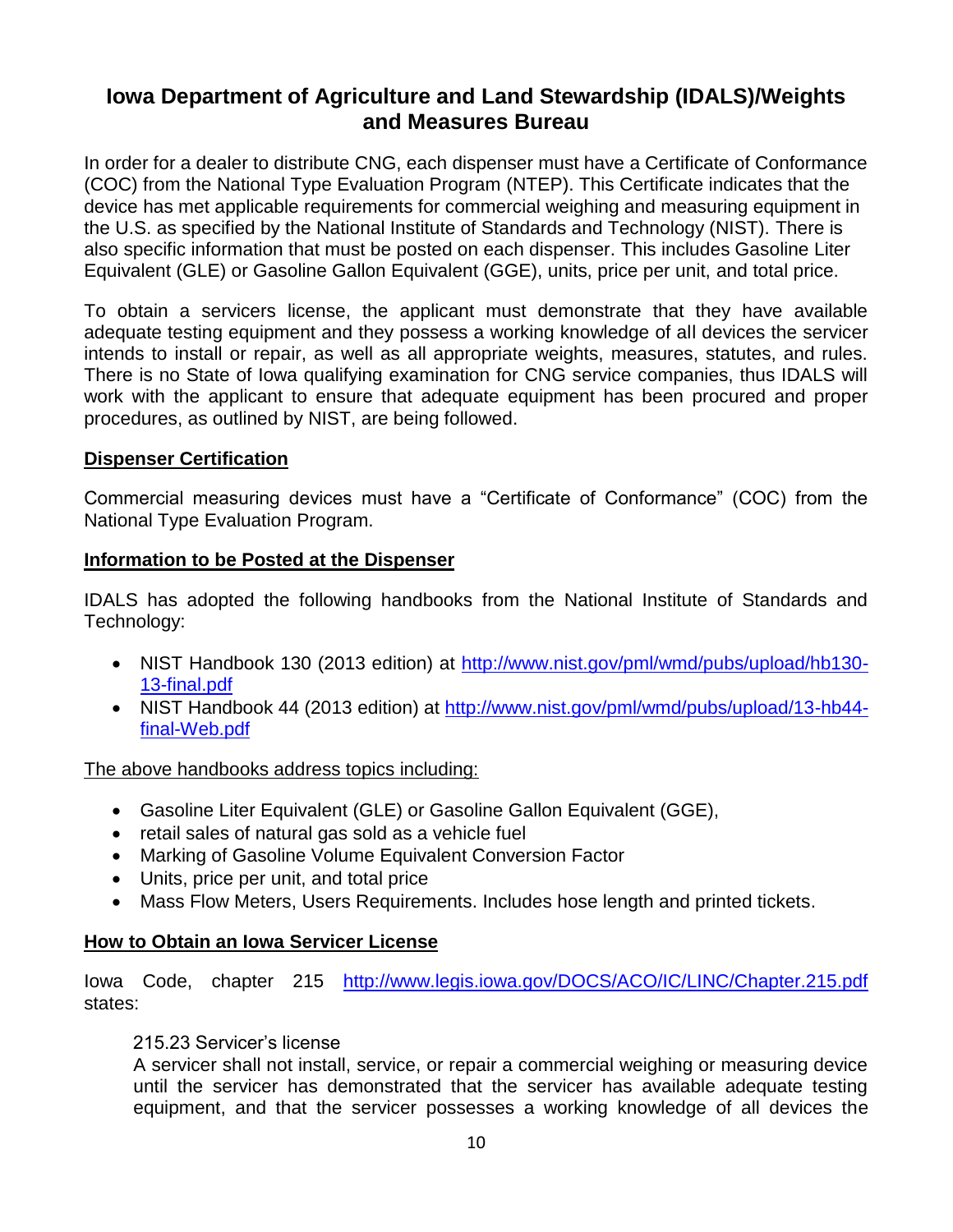servicer intends to install or repair and of all appropriate weights, measures, statutes, and rules, as evidenced by passing a qualifying examination to be conducted by the department and obtaining a license. The secretary of agriculture shall establish by rule pursuant to chapter 17A, requirements for and contents of the examination. In determining these qualifications, the secretary shall consider the specifications of the United States national institute of standards and technology, handbook forty-four, *"Specifications, tolerances, and technical requirements for commercial weighing and measuring devices"*, or the current successor or equivalent specifications adopted by the United States national institute of standards and technology. The secretary shall require an annual license fee of not more than five dollars for each license. Each license shall expire one year from date of issuance.

Please note that currently, there is no State of Iowa qualifying examination for CNG service companies, thus IDALS will work with the applicant who wishes to become a licensed service provider, to ensure that adequate equipment has been procured and proper procedures, as outlined by NIST, are being followed.

The application is available at <http://www.agriculture.state.ia.us/weightAndMeasures/forms/ElectronicServicersApplication.pdf>

If the applicant does not chose to immediately become a service company, IDALS can provide names of other local licensed service companies that work on petroleum dispensers, and may be willing to expand their expertise into CNG.

#### **Appropriate Testing Equipment and Examination Procedure for CNG**

NIST Handbook 112 (2002 version) at <http://ts.nist.gov/WeightsAndMeasures/h112pdf.cfm> contains the Examination Procedure Outline (EPO) for CNG dispensers, starting on page 28-2. When IDALS inspects the dispenser, they will follow the EPO – and thus licensed service companies shall also adhere to the EPO. The EPO contains a list of equipment needed for testing.

For further information, contact IDALS Weights and Measures Bureau at (515)725-1492.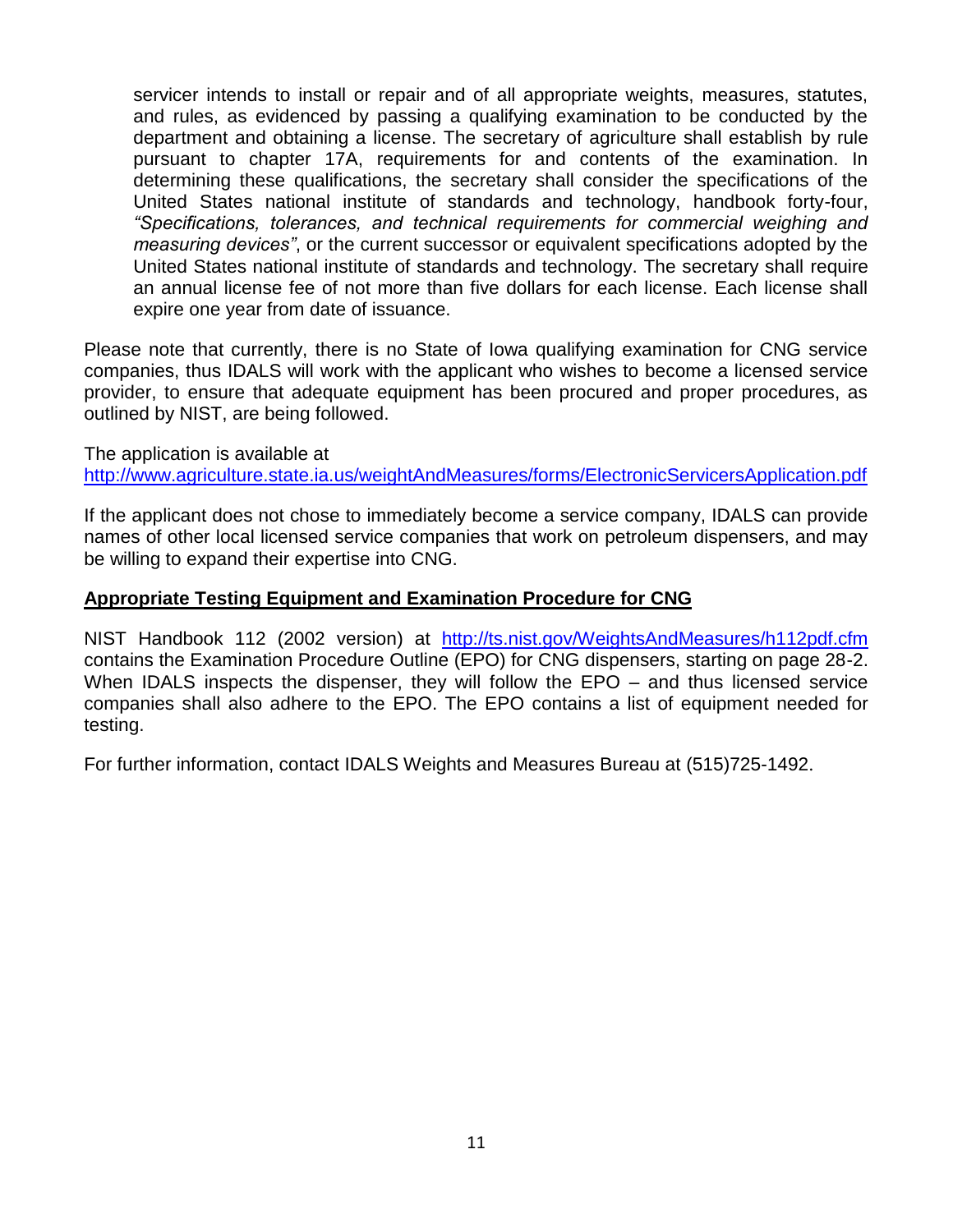# **Iowa Department of Revenue**

Compressed Natural Gas (CNG) isn't subject to Iowa fuel tax until it is delivered into equipment for compressing the gas for subsequent delivery into the fuel supply tank of a vehicle. In order for fuel tax to be collected or remitted on CNG in Iowa, a license must be issued by IDR.

There are three types of CNG licenses in Iowa:

- CNG Dealer
- CNG User
- CNG Consolidated Location

IDR issues the appropriate license after receiving the required application. The tax is remitted each month after the license is approved. Licensees will be contacted by the Department with additional information once the license is issued.

# **Applying for an Iowa Fuel Tax License**

The application for a license can be found at Forms: Motor Fuel Tax | Iowa Department of **[Revenue](https://tax.iowa.gov/form-types/motor-fuel-tax)** 

# **Compressed Natural Gas (CNG) License Types**

Dealer (09) - A person in the business of handling untaxed CNG who delivers any part of the fuel into a fuel supply tank of any motor vehicle. A dealer may also fuel the dealer's own vehicles under this license.

User (10) - A person who dispenses compressed natural gas for highway use, upon which the special fuel tax has not been previously paid, from fuel sources owned and controlled by the person into the fuel supply tank of a motor vehicle or commercial vehicle owned or controlled by the person.

Consolidated Location (08*)* - A separate license is required for each location where CNG is delivered into the fuel supply tank of a motor vehicle. For reporting purposes a licensee may file a separate return for each separately licensed location; or, if arrangements have been made with the Department, the licensee may file a consolidated return reporting all sales made at all locations for which a license is held. However, a consolidated return may not be used to combine dealer and user operations.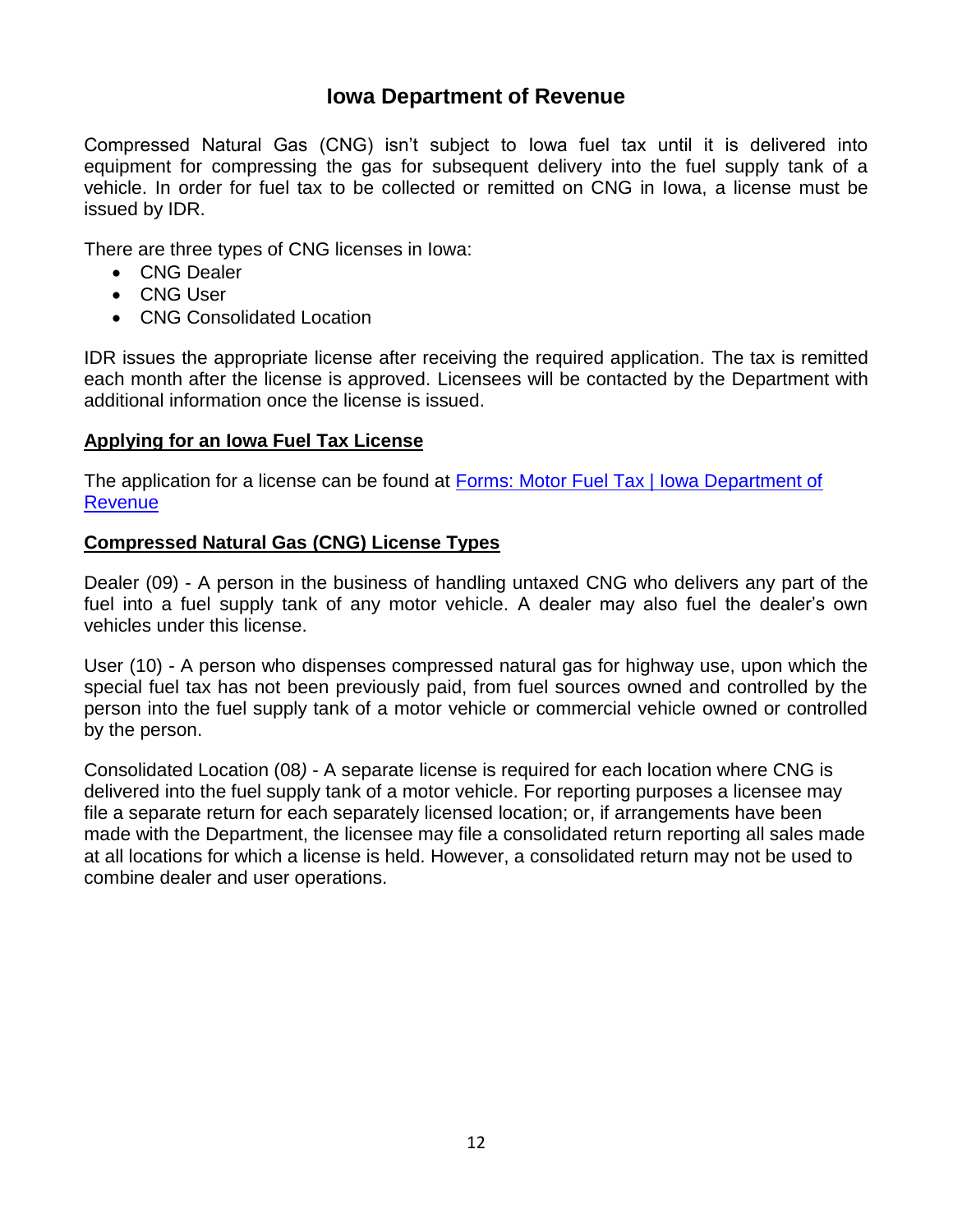# **Tax Rate**

The current tax rate for CNG in Iowa is \$0.31 per gallon. This rate was effective March 1, 2015. From July 1, 2014 to February 28, 2015, the rate was \$0.21 per gallon. Before July 1, 2014, the tax rate was \$0.16 per 100 cubic feet. (0.0016 per cubic foot) The following example shows how to convert cubic feet to gallons if the CNG was sold before July 1, 2014**.**

- $-100 \text{ CF} = 1 \text{ CCF}$
- $\bullet$  1 Gallon = 126.67 cubic feet
- Calculating tax using gallons:
	- 1. Multiply the number of gallons by 126.67
	- 2. Multiply the result by 0.0016
		- Example: Gross Gallons =  $401.81$  $401.81 \times 126.67 = 50.897$ 50,897 x 0.0016 =  $$81.44$  (tax due)

# **Collection and Remittance of the Tax**

CNG fuel is not taxed until the use is determined. Tax attaches to CNG when it is delivered into equipment for compressing the gas for subsequent delivery into the fuel supply tank of a motor vehicle.

# **How to Remit the Tax**

When the license application is approved, the applicant will be contacted by the department. A paper return and a paper check are filed each month.

More information on fuel taxes in Iowa can be found at the links listed below, or by calling (515)281-6829 or email: [IDRMotorFuel@iowa.gov.](mailto:IDRMotorFuel@iowa.gov)

Iowa Motor Fuel Tax Forms: <https://tax.iowa.gov/form-types/motor-fuel-tax>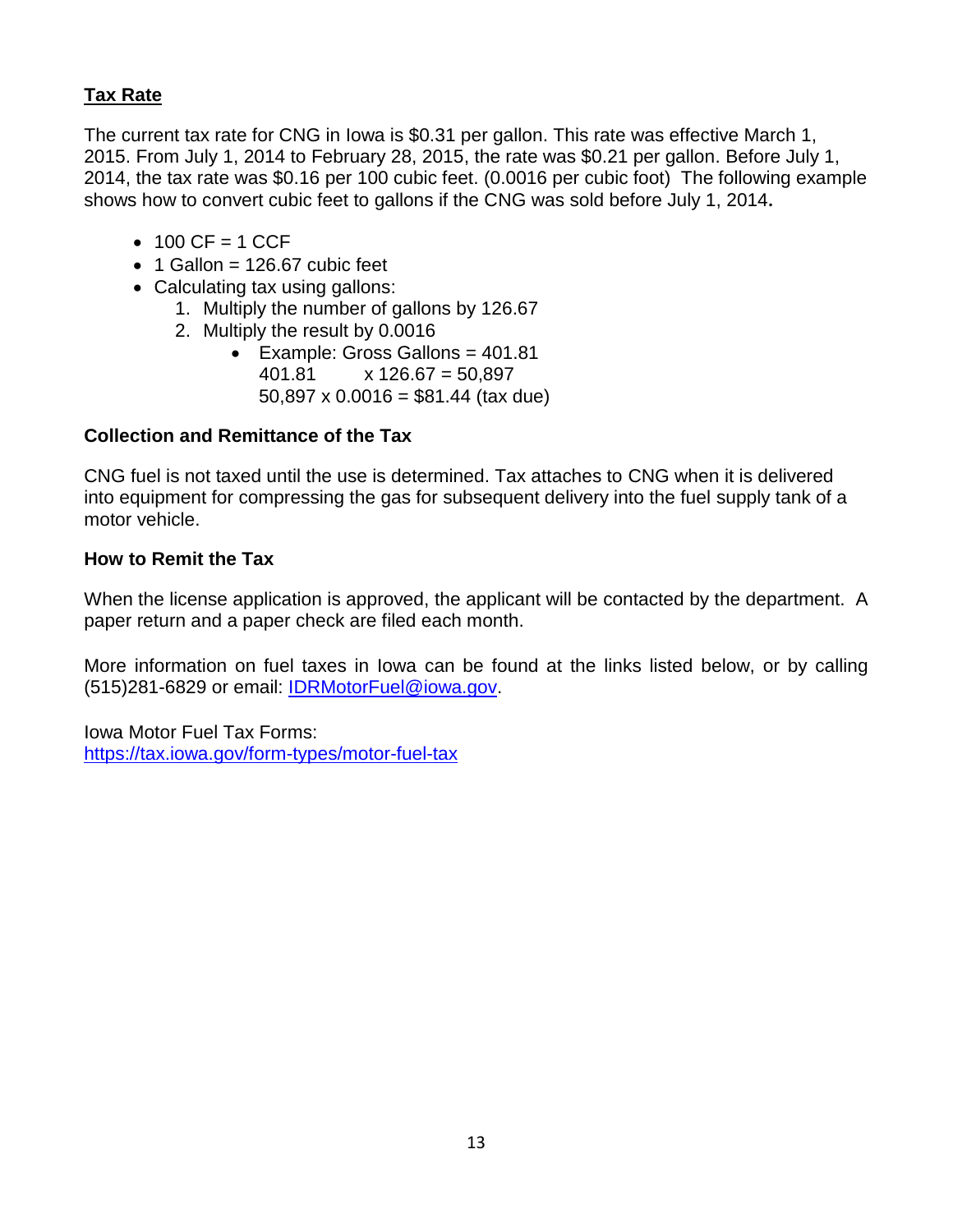# **Iowa Department of Public Safety (IDPS)/Division of the State Fire Marshal**

Motor fuel-dispensing facilities and repair garages for compressed natural gas (CNG) fuel shall be in accordance with Sections 2208 and 2111 of Chapter 22 and Section 3003 of Chapter 30 of the International Fire Code. The actual regulations from the International Fire Code are available at [http://publicecodes.cyberregs.com/icod/ifc/2009/index.htm.](http://publicecodes.cyberregs.com/icod/ifc/2009/index.htm) Below is a summary of these sections.

## **Chapter 22 – Motor Fuel-Dispensing Facilities and Repair Garages**

#### **Section 2208 Compressed Natural Gas Motor Fuel-Dispensing Facilities**

Motor fuel-dispensing facilities for compressed natural gas (CNG) fuel shall be in accordance with this section and Chapter 30. Storage vessels and equipment used for storage, compression or dispensing of natural gas shall be approved or listed, and labeled. Dispensing operations and equipment shall be located above ground, and outdoors with some exceptions.

Private fueling shall be limited to the filling of permanently mounted fuel containers on CNGpowered vehicles. The owner of self-service CNG motor fuel-dispensing facility shall ensure the safe operation of the system and the training of users.

Pressure regulators shall be designed and installed or protected so that their operation will not be affected by the elements. Gas piping to equipment should have a readily accessible emergency shutoff valve. The shutoff valve shall be located within 25 ft and 75 ft from dispensers. A shutoff valve should also be provided in the compressor area. The discharge of CNG from motor vehicle cylinders shall be accomplished through a closed transfer system. Atmospheric venting of CNG shall be approved by a fire code official and should also have approved signage.

## **Section 2211 Repair Garages**

Repair garages should have an approved mechanical ventilation system that runs constantly and is designed to utilize air supply inlets and exhaust outlets. The garage should also be continuously monitored by a natural gas detection system, which shall shut down the fueling system in the event of failure of the ventilation system. The detection system shall be listed or approved and shall be calibrated to the types of fuels and gases used by vehicles to be repaired.

#### **Chapter 30 – Compressed Gases**

#### **Section 3003 General Requirements**

CNG containers, cylinders and tanks shall comply with this section. They should be designed, fabricated, marked and maintained in accordance with the regulations of the American Society of Mechanical Engineers (ASME) Boiler and Pressure Vessel Code, Section VIII.

Pressure relief devices shall be provided to protect containers, cylinders and tanks from rupture in the event of overpressure. They should be designed and sized in accordance with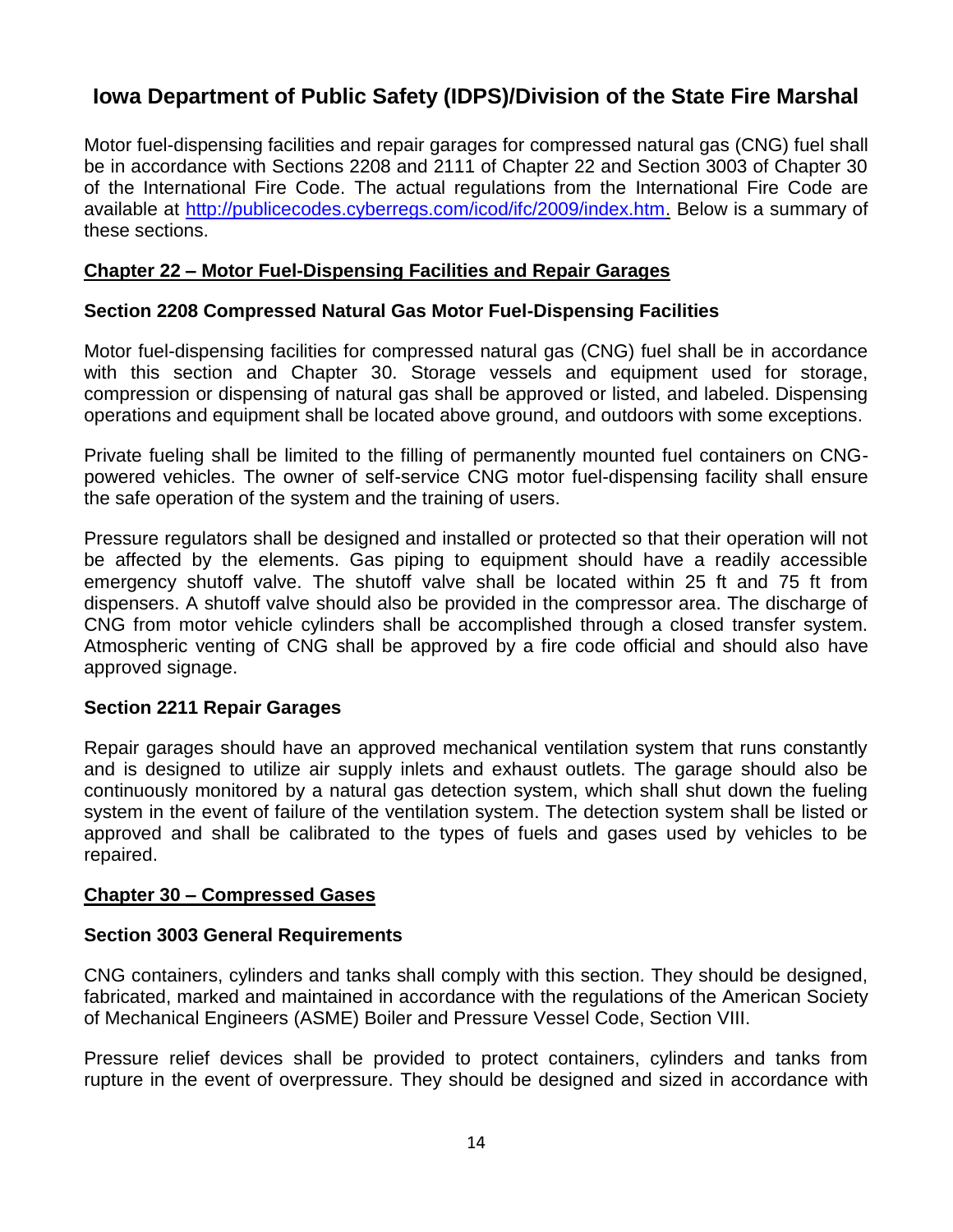the specifications to which the container was fabricated, as well as arranged to discharge upward and unobstructed to the open air and located where moisture cannot collect.

The containers, cylinders and tanks should be marked with the name of the gas and visible from every direction, as well as in accordance with Sections 2703.5 and 2703.6. The piping systems shall be marked in accordance with ASME A13.1 at each valve.

Containers, cylinders and tanks should be secured against accidental dislodgement and unauthorized personnel using guard posts and other approved manners. They should be secured to prevent falling caused by contact, vibration or seismic activity, which can be completed using a number of different measures explained in Section 3003.5.3.

The valves on the containers should be protected by means of caps, collars or similar devices that are attached. They should be in place at all times except when in use, being serviced or being filled.

Any compressed gas container should be separated from materials and conditions which pose exposure hazards to or from each other. Electrical wiring and equipment should comply with National Fire Protection Agency (NFPA) 70. Any service or repairs to be done on the container, valves, or pressure-relief devices shall be performed by trained personnel. Also, the containers and systems shall not be used for any purpose other than to serve as a vessel for containing the product.

Any container that has been exposed to fire should be removed from service by trained personnel. The same goes for leaking, damaged or corroded containers, unless they can be repaired to serviceable condition.

Compressed gas containers are allowed to be stored or used without being placed under overhead cover, unless in locations where extreme temperatures prevail. They should be protected from direct contact with soil or unimproved surfaces. The surfaces where they are placed shall be graded to prevent water accumulation. Approved lighting by natural or artificial means shall be provided. Also, generation, compression, storage and dispensing equipment for compressed gases shall be allowed to be located either above- or below-grade vaults.